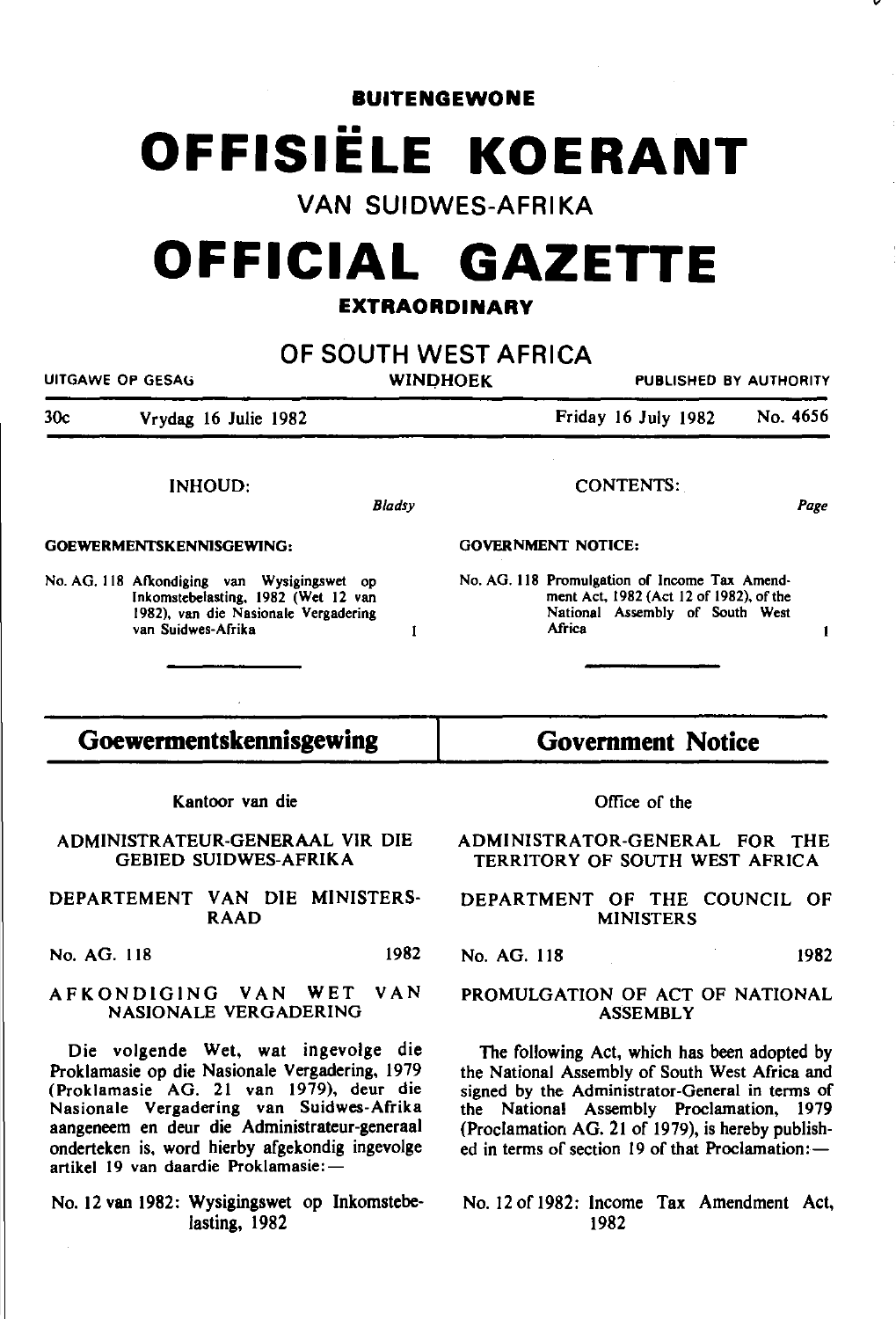#### INCOME TAX AMENDMENT ACT, 1982

*(English text signed by the Administrator-General on 5 July 1982)* 

### **ACT**

To amend the Income Tax Act, 1981, so as to provide for a surcharge on the amount of the normal tax leviable in respect of individuals and certain companies; to emend a textual error in paragraph  $(q)$  of section 17; to provide for the exclusion from the income of a farmer of that part of the increased value of his livestock that would have been added to his income in relation to the year of assessment ending on 28 February 1983; and to provide for incidental matters.

BE IT ENACTED by the National Assembly of South West Africa, as follows: $-$ 

1. (I) Section 6 of the Income Tax Act, 1981 (hereinafier referred to as the principal Act), is hereby amended

Amendment of section 6 of Act 24 of 1981.

(a) by the addition of the following proviso to the Schedule to subsection (I):

"Provided that there shall be added to the amount of the tax determined in accordance with these rates of tax, 'n surcharge equal to ten per cent of the said amount.": and

(b) by the addition of the following proviso to paragraph (a) of subsection (2):

"Provided that there shall be added to the amount of the tax determined in accordance with this paragraph. a surcharge equal to five per cent of the said amount;".

(2) Paragraph (a) of subsection (I) shall be deemed to have come into operation on I March 1982.

(3) Paragraph (b) of subsection (I) shall be deemed to have come into operation from the beginning of the financial year of a company that ends on or afier I June 1982.

Aet No. 12, 1982